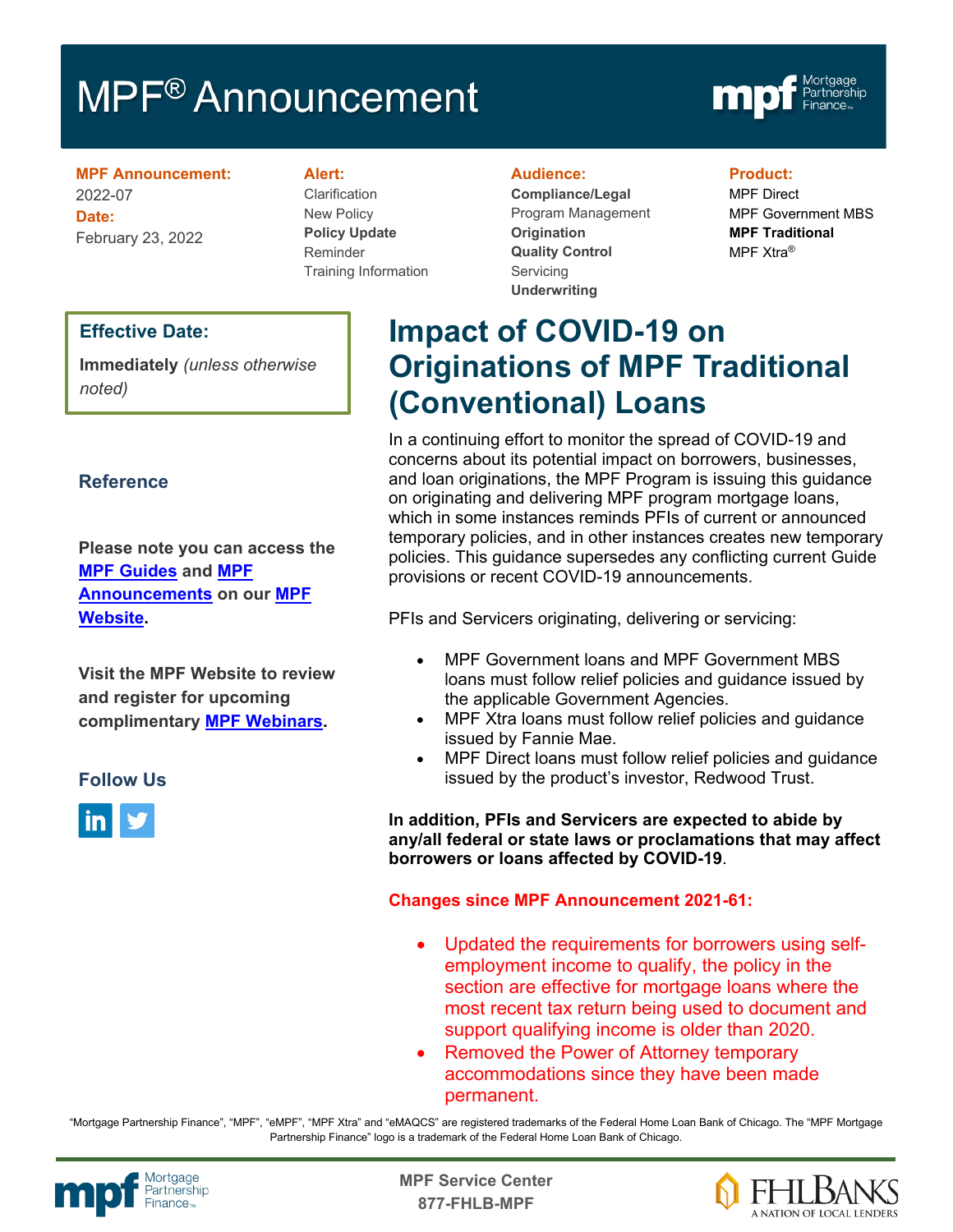• Removed all prior COVID policies that expired in 2021.

The following temporary policies are covered in this announcement. New and updated policies are noted, other policies remain as originally issued:

- Eligibility requirements for purchase and refinance transactions (Issued June 9, 2020)
- Delivery of loans in loss mitigation plan and Early Payment Default (EPD) (Issued April 21, 2002, updated April 22, 2020, May 6, 2020, and September 29, 2020)
- Verification of self-employment (Issued April 6, 2020, updated May 6, 2020, June 17, 2020, July 22, 2020, and September 9, 2020 )
- Requirements for borrowers using self-employment income to qualify (Issued June 9, 2020, updated November 24, 2020, February 23, 2022) (UPDATED)
	- o Income Analysis
	- o Business Income Calculation Adjustment
	- o Business Assets
- Continuity of income (Issued March 24, 2020, updated May 6, 2020, June 17, 2020, July 22, 2020, and September 9, 2020, September 29, 2020, October 27, 2020, November 24, 2020, December 23, 2020, January 27, 2021, February 24, 2021, April 5, 2021, and April 28, 2021)
- Unemployment benefits qualifying as income (Issued May 6, 2020)
- Furloughed Borrowers (Issued May 6, 2020)
- Title insurance (Issued March 24, 2020)
- Notes, electronic records, and signatures (Issued March 24, 2020)
- Remote online notarization (Issued March 24, 2020, updated May 4, 2020)
- Automated Underwriting Systems (AUS) (Issued April 6, 2020)
- Business continuity (Issued March 24, 2020)
- Seasoned loans (Issued March 24, 2020)
- General resources

### **Eligibility requirements for purchase and refinance transactions**

PFIs continue to have the obligation to review each borrower's credit report to determine the status of all the borrower's debts and liabilities, and apply due diligence for each mortgage loan on which a borrower is obligated, including co-signed mortgage loans and mortgage loans not related to the subject transaction, to determine whether the payments are current as of the note date of the new transaction. For the purposes of these requirements, "current" means all mortgage payments due in the month prior to the note date of the new loan transaction were made by no later than the last business day of that month. Other than MPF Xtra loans, the MPF Program is not providing any accommodations to the current MPF Guide provisions with regard to these requirements when a borrower is already obligated on a mortgage loan that is not current and where any payments were missed, even if the reason for the missed payments is COVID-19 related.

### **Effective:** June 9, 2020

### **Delivery of loans in loss mitigation plan and Early Payment Default (EPD)**

Other than MPF Xtra loans, the MPF Program only accepts loans that are current on Funding Date (i.e., the date the loan is sold into the Program), mortgage loans in a loss mitigation plan (such as forbearance plan, repayment plan or other such plan) or loans with material modifications, such as changes to the original loan amount, interest rate, final maturity, or product structure, are not eligible for delivery to into the MPF Program.

This includes loans under the Colonial Savings Servicing Released option for MPF Traditional. Colonial Savings will not purchase mortgage servicing for MPF Traditional loans in forbearance or on a forbearance plan.



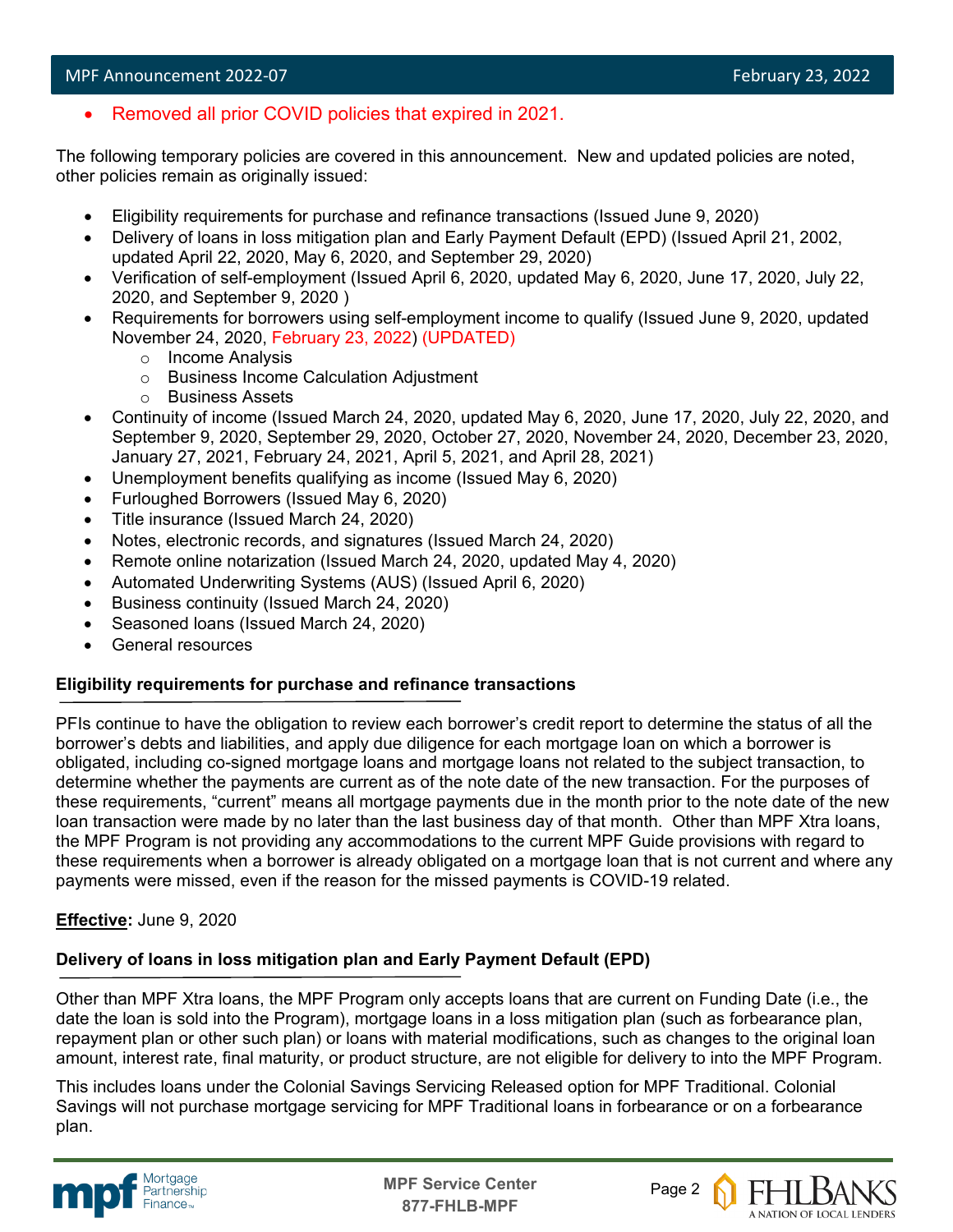## MPF Announcement 2022-07 **February 23, 2022**

This includes loans that are committed to Colonial and are then placed on a forbearance plan prior to servicing file delivery to Colonial or are placed on forbearance beginning with the First Payment Due to Colonial Savings. In the event that a loan is placed on a forbearance plan within 60 days of delivery to Colonial, Colonial will continue to service the loan, but will pay zero SRP for the servicing and charge additional loan servicing administration fees.

Mortgage loans for which borrowers are granted relief due to COVID-19 related circumstances after Funding Date are exempt from the Early Payment Default QC reviews, provided that the following requirements are met:

- PFIs must keep records for all loans that were EPD but not reviewed so that, after they emerge from a COVID forbearance, an origination review can be conducted if appropriate; and
- PFIs must also review the population of EPD loans that received relief due to COVID-19 for payment irregularities, such as limited or no payments made, which may indicate presence of origination defects. Loans with payment irregularities must undergo an EPD origination QC review even if the loan is under a COVID-19 related forbearance plan.

MPF Xtra loans in forbearance due to COVID-19 may be delivered if they meet all requirement provided by Fannie Mae for such loans, including requirements detailed in Fannie Mae's Lender Letter 2020-06, and any other applicable announcements.

**Effective:** April 22, 2020 for MPF Xtra Loans and April 21, 2020 for all other MPF products. (Updated on May 6, 2020 and September 29, 2020)

#### **Verification of self-employment**

When a borrower is using self-employment income to qualify, the Originator must verify the existence of the borrower's business within 120 calendar days prior to the note date. Due to latency in system updates or recertifications using annual licenses, certifications, or government systems of record, Originators must take additional steps to confirm that the borrower's business is open and operating. Originators must confirm this within 10 business days of the note date (or after closing but prior to delivery).

Below are examples of methods Originators may use to confirm the borrower's business is currently operating:

- evidence of current work (executed contracts or signed invoices that indicate the business is operating on the day the Originator verifies self-employment);
- evidence of current business receipts within 10 days of the note date (payment for services performed);
- Originator certification that the business is open and operating (Originator confirmed through a phone call or other means); or
- business website demonstrating activity supporting current business operations (timely appointments for estimates or service can be scheduled).

See MPF Traditional Selling Guide section 5.9.1 - Verbal Verification of Employment for current requirements.

**Effective:** PFIs were encouraged to apply these accommodations to existing loans in process as of April 6, 2020, and were required to apply them to loans with application dates on or after April 14, 2020 and is in place until further notice. (Updated May 6, 2020, June 17, 2020, July 22, 2020, and September 9, 2020)

### **Requirements for borrowers using self-employment income to qualify (UPDATED)**

The policies in this section are effective for mortgage loans where the most recent tax return being used to document and support qualifying income is older than 2020.

### **1. Income Analysis**



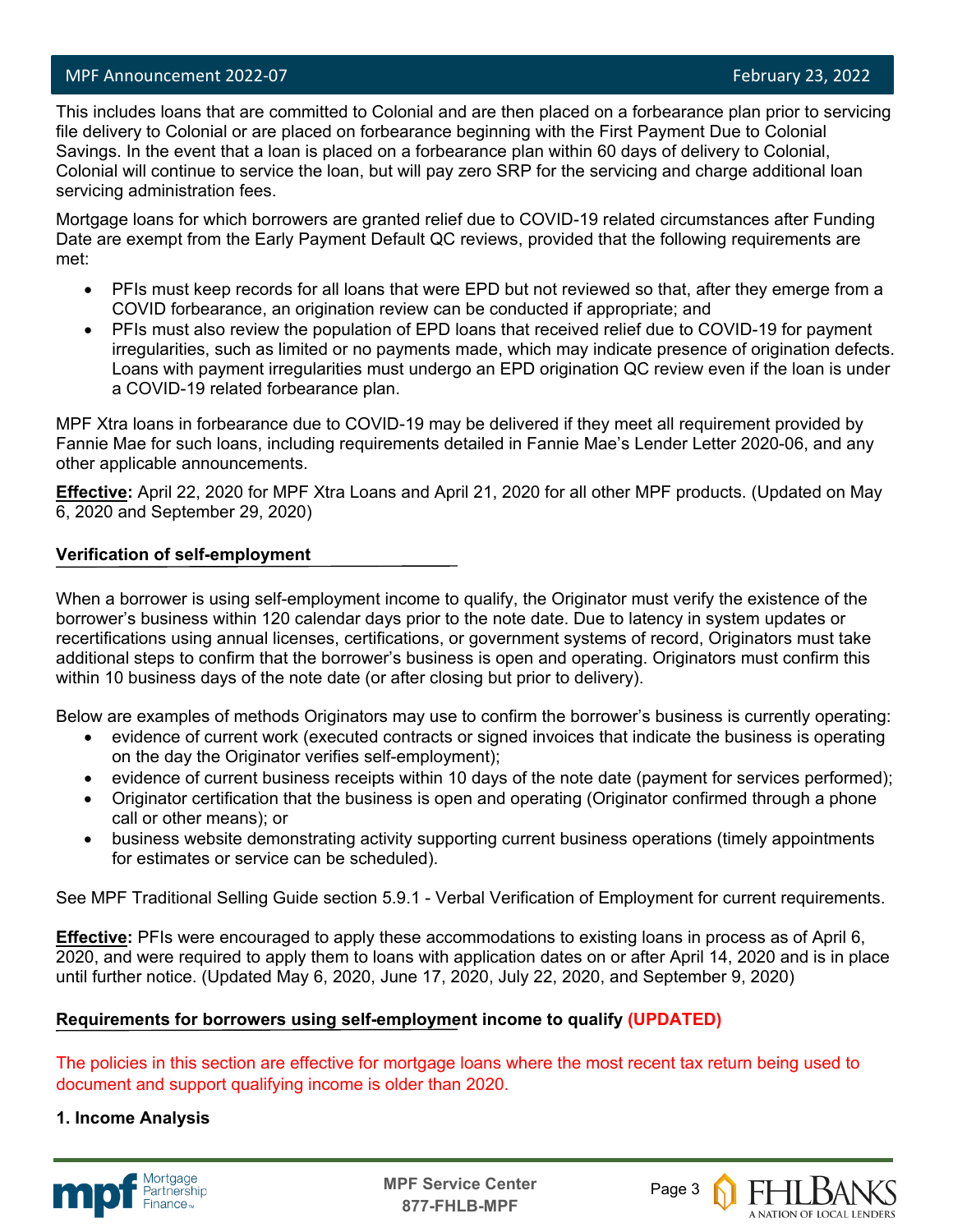## MPF Announcement 2022-07 **February 23, 2022**

Self-employed income from a business that has been negatively impacted by changing conditions may be eligible for use in qualifying the borrower, if the Originator determines the borrower's income is stable and has a reasonable expectation of continuance. Originators must obtain the following additional documentation to support the decision that the self-employment income meets MPF Program requirements:

- an audited year-to-date profit and loss statement reporting business revenue, expenses, and net income up to and including the most recent month preceding the loan application date; or
- an unaudited year-to-date profit and loss statement signed by the borrower reporting business revenue, expenses, and net income up to and including the most recent month preceding the loan application date, and three business depository account(s) statements no older than the latest three (3) months represented on the year-to-date profit and loss statement.
	- $\circ$  For example, the business depository account statements can be no older than August, September, and October for a year-to-date profit and loss statement dated through October 31, 2020.
	- $\circ$  If the three (3) most recent depository account statements conflict with the information presented in the current year-to-date profit and loss statement, the Originator must obtain additional statements or other documentation to support the information from the current yearto-date profit and loss statement.

NOTE: The year-to-date profit and loss statement must be no older than 60 days old as of the note date consistent with Age of Documentation requirements provided for below.

Originators must review the profit and loss statement, and business depository accounts if required, and other relevant factors to determine the extent to which a business has been impacted by COVID-19. The Originator can use the following guidance when performing the assessment of business operations and stability and must complete the business income assessment based on the minimum additional documentation above. In some instances, the Originator may find it necessary to obtain supplemental documentation listed in the examples below.

| Assessing the Impact of COVID-19 |                                                                                                                                                                                                                                                  |  |  |
|----------------------------------|--------------------------------------------------------------------------------------------------------------------------------------------------------------------------------------------------------------------------------------------------|--|--|
| <b>Business Operations</b>       | Have business operations been maintained or modified to<br>٠<br>support continued business income?<br>For example, review an updated business plan.                                                                                              |  |  |
|                                  | Is the business continuing to operate in the current location<br>$\bullet$<br>or an alternate location suitable for business operations?<br>For example, perform an Internet search or verify through a third-<br>party source.                  |  |  |
|                                  | Is there a demand for the product or service currently offered<br>٠<br>by the business?<br>For example, obtain current business receipts or purchase<br>contracts.                                                                               |  |  |
|                                  | Is the business operation and/or revenue temporarily<br>٠<br>restricted due to state shelter in place, stay at home or other<br>similar state or local orders?                                                                                   |  |  |
|                                  | Is the impact to the business operations negligible due to the<br>٠<br>nature of the business?<br>For example, obtain a written explanation from the business<br>owner or confirmation that income is seasonal apart from the<br>event timeline. |  |  |





A NATION OF LOCAL LENDERS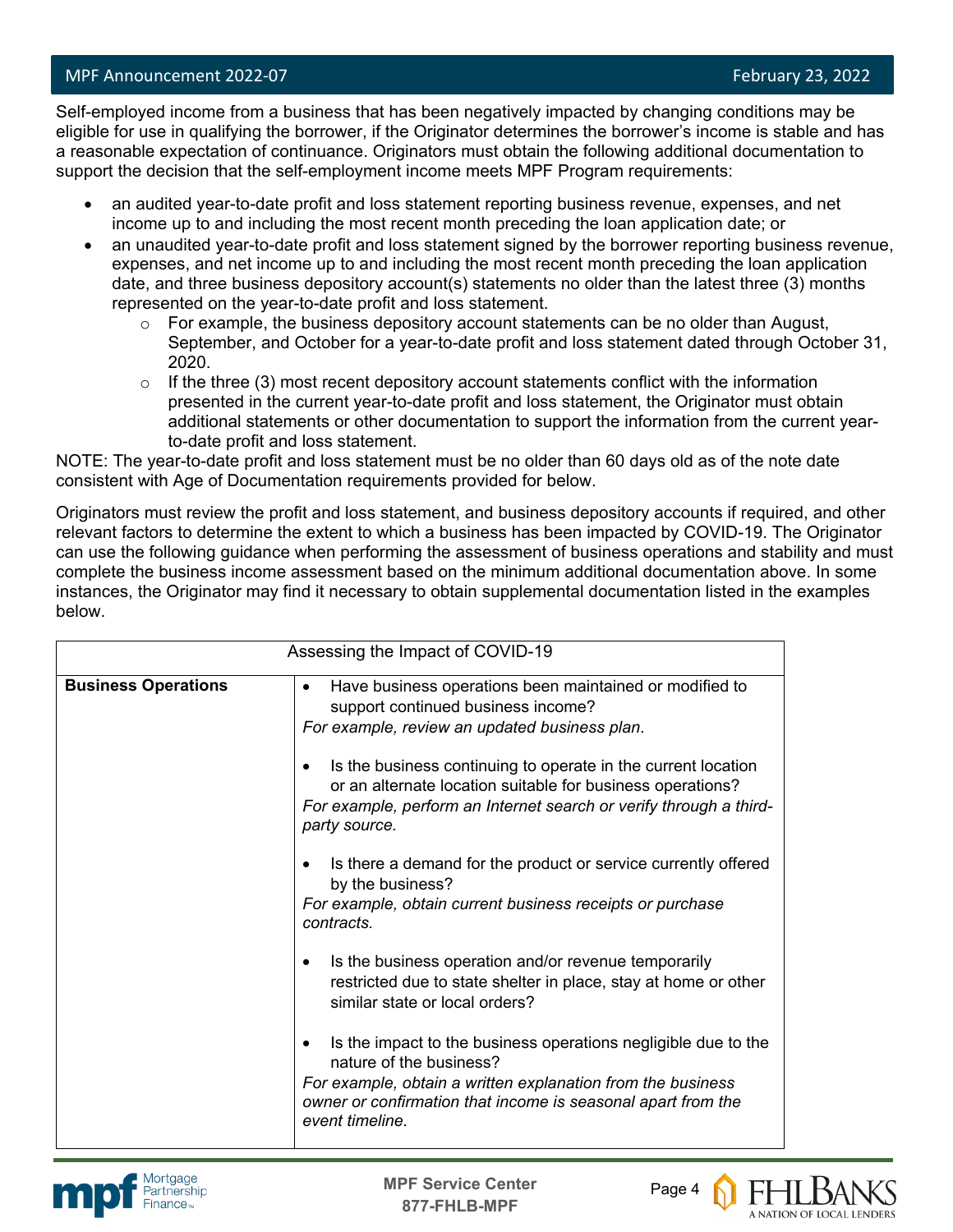| <b>Business Income</b>    | The Originator must complete a business income assessment by<br>comparing the year-to-date net business income from the year-<br>to-date profit and loss statement to historical business income<br>calculated using Income Analysis Form (Form 1084/Fannie Mae,<br>Form 91/Freddie Mac) for a similar timeframe (such as monthly).<br>This form must be included in the Mortgage Loan File.<br>Originators can make standard adjustments to business<br>cash flow (net income on the profit and loss statement) in<br>accordance with MPF Traditional Selling Guide Section-<br>5.14 Self-Employment Income when making this<br>determination.<br>When the Originator determines net business income is<br>$\bullet$<br>impacted, but profit and loss details are not sufficient to<br>determine the income is stable at the reduced level, the<br>Originator can obtain additional documentation to<br>supplement the profit and loss statement (such as a<br>month-to month income trending analysis) to make this<br>determination. If stability cannot be confirmed, the<br>income is not eligible for qualifying purposes. See MPF<br>Traditional Selling Guide section- 5.14 Self-Employment<br>Income for additional details. |  |
|---------------------------|---------------------------------------------------------------------------------------------------------------------------------------------------------------------------------------------------------------------------------------------------------------------------------------------------------------------------------------------------------------------------------------------------------------------------------------------------------------------------------------------------------------------------------------------------------------------------------------------------------------------------------------------------------------------------------------------------------------------------------------------------------------------------------------------------------------------------------------------------------------------------------------------------------------------------------------------------------------------------------------------------------------------------------------------------------------------------------------------------------------------------------------------------------------------------------------------------------------------------------------|--|
|                           | Example:                                                                                                                                                                                                                                                                                                                                                                                                                                                                                                                                                                                                                                                                                                                                                                                                                                                                                                                                                                                                                                                                                                                                                                                                                              |  |
|                           | Historical monthly self-employment income calculated using<br>Form $1084 = $2,000$                                                                                                                                                                                                                                                                                                                                                                                                                                                                                                                                                                                                                                                                                                                                                                                                                                                                                                                                                                                                                                                                                                                                                    |  |
|                           | Current level of stable monthly self-employment income as<br>determined by the Originator using details from the year-to-date<br>profit and loss statement and other supplemental documentation<br>$= $1,000$                                                                                                                                                                                                                                                                                                                                                                                                                                                                                                                                                                                                                                                                                                                                                                                                                                                                                                                                                                                                                         |  |
| <b>Business Stability</b> | Does the profit and loss identify a significant imbalance<br>$\bullet$<br>between expenses and revenue that may impact financial<br>stability? Or have modifications to current business<br>operations been made to correct this imbalance?<br>(Consider documenting with an updated business plan)<br>Do prior year business tax returns demonstrate ample<br>$\bullet$<br>financial liquidity due to a history of retained earnings?<br>Do current business account balances (excluding<br>Paycheck Protection Program (PPP) or other similar<br>COVID-19 related loans or grants) support the financial<br>ability of the business to operate given current market<br>and economic conditions?<br>A current balance sheet may be used to support the Originator's<br>determination of business stability, in conjunction with the profit<br>loss statement.                                                                                                                                                                                                                                                                                                                                                                        |  |

## **2. Business Income Calculation Adjustment**





**FHLBANS**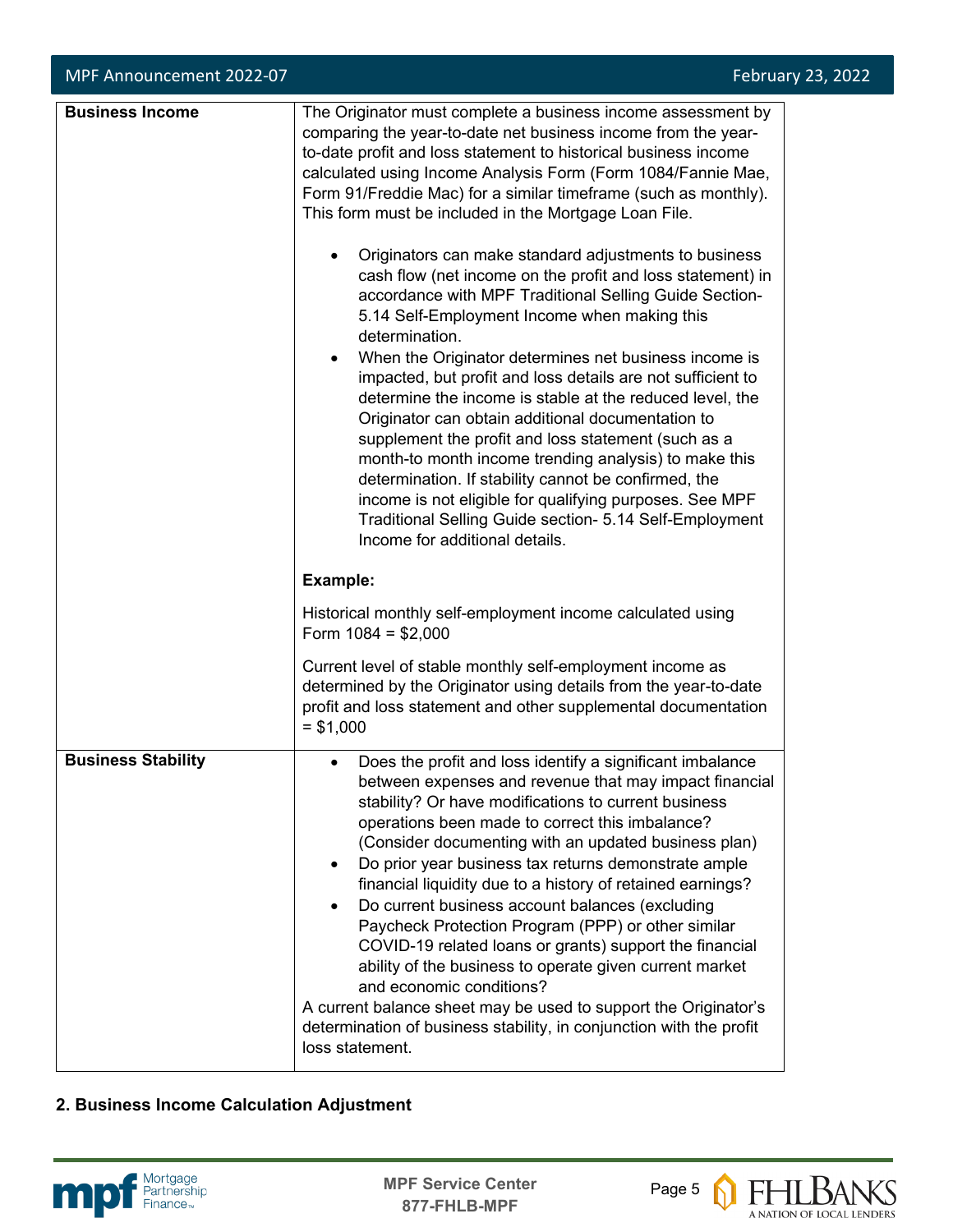When the Originator determines current year net business income has been impacted by the COVID-19 pandemic and is:

- less than the historical monthly income calculated using Form 1084, but is stable at its current level, the Originator must reduce the amount of qualifying income calculated using Form 1084 to no more than the current level of stable income as determined by the Originator (see Business Income above).
- more than the historical income calculated using Form 1084, the Originator must use no more than the currently stable level of income calculated using Form 1084 to qualify the borrower.

In all cases, qualifying income must be supported by documentation, including any supplemental documentation obtained by the Originator.

### **3. Business Assets**

We are clarifying that proceeds from the Small Business Administration PPP or any other similar COVID-19 related loans or grants are not considered business assets. Please see MPF Traditional Selling Guide- 5.20 Acceptable Sources of Assets.

**Effective:** PFIs are encouraged to apply these requirements to existing loans in process as of June 9, 2020; however, they must be applied to loans with application dates on or after June 11, 2020. The updated requirements to obtain three business depository account statements (increased from two statements) with an unaudited profit and loss statement and to review the depository account statements to support the level of business revenue reported in the current YTD profit and loss statement were effective for loan applications dated on and after December 14, 2020. All policies are effective for mortgage loans where the most recent tax return being used to document and support qualifying income is older than 2020 (Updated November 24, 2020, February 23, 2022)

#### **Continuity of income**

Only QM Safe Harbor loans that meet Ability to Repay are eligible for the MPF program. These requirements are not being waived in any way by this MPF Announcement, therefore PFIs selling loans into the MPF Program continue to have the responsibility of ensuring all loans meet these requirements.

To that end, Originators are expected to practice additional due diligence to ensure the most recent income information is obtained and are strongly encouraged to help ensure any disruption to borrowers' employment (or self-employment) and/or income due to COVID-19 is not expected to negatively impact their ability to repay the loan.

As an example of additional due diligence for a self-employed borrower, Originators can verify the borrower's business is operational closer to the note date rather than the current MPF Guide requirements (e.g., within 15 days instead of 120 days).

**Effective**: March 24, 2020 and is in place until further notice. (Updated May 6, 2020, June 17, 2020, July 22, 2020, September 9, 2020, September 29, 2020, October 27, 2020, November 24, 2020, December 23, 2020, January 27, 2021, February 24, 2021, April 5, 2021, and April 28, 2021)

### **Unemployment benefits qualifying as income**

Originators must comply with the requirements provided for in the MPF Traditional Selling Guide Section 5.16.20 - Unemployment Income, pertaining to the use of unemployment benefits. Unemployment benefits can used to qualify a Borrower if the income has been documented for two (2) years and is expected to continue.

Many unemployed and furloughed individuals are eligible for unemployment benefits under the CARES Act; however, unemployment compensation is short-term in nature and is therefore not a reliable and predictable source of income for Borrowers.



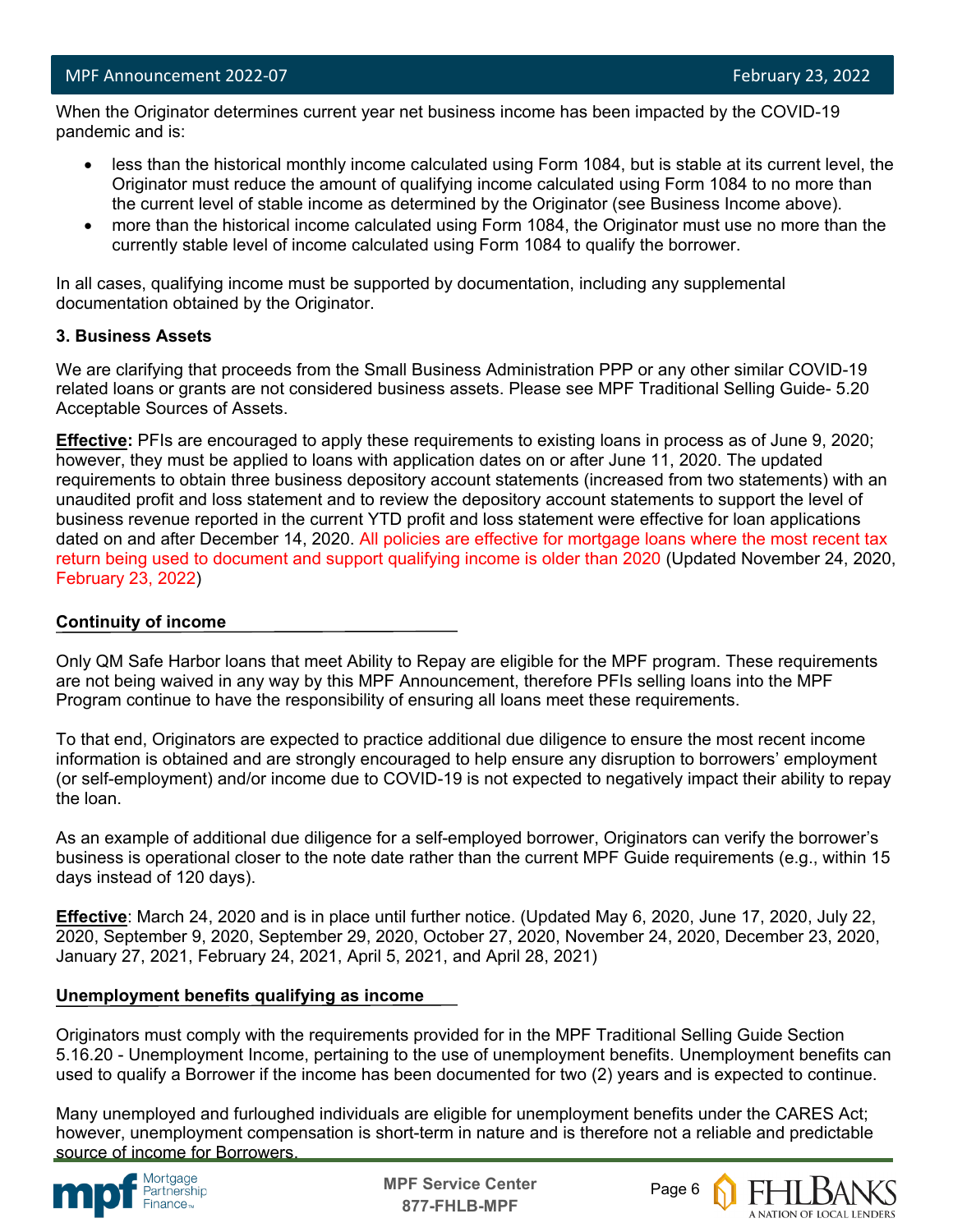**Effective**: May 6, 2020

#### **Furloughed Borrowers**

The COVID-19 pandemic has resulted in an increase in furloughed employees. A furlough is a suspension from active employment that does not typically guarantee restoration of an employee's position when the furlough period ends. Until furloughed employees actually return to work, they are unable to provide evidence of a stable and reliable flow of employment-related income and are therefore ineligible. (See MPF Traditional Selling Guide Section 5.10 Income Analysis)

**Effective**: May 6, 2020

#### **Title insurance**

While closures of recording offices present challenges with compliance of MPF Program title requirements in MPF Traditional Selling Guide Section 9.3.3 ALTA Policy Form, Originators are reminded that the MPF Program permits lender's policies of title insurance written on the 2006 ALTA loan title insurance form or a local equivalent. Covered Risk 14 in the 2006 ALTA form includes "gap coverage" for matters arising between the loan closing date and the mortgage recording date. This coverage is acceptable only if there is no exception for this coverage under Schedule B of the policy.

### **Effective**: March 24, 2020

#### **Notes, electronic records, and signatures**

Originators are reminded that the MPF Program Guide section 7.4 currently permits all borrower facing documents to be esigned, with the exception of the promissory note and the security instrument, which **must be** wet signed. The MPF Program requires the original promissory note be in the possession of the custodian within seven (7) calendar days of the Funding Date by the MPF Bank. See MPF Traditional Selling Guide section 15.3 Initial Certification Review.

### **Effective**: March 24, 2020

#### **Remote online notarization**

PFIs may sell loans with remotely notarized loan documents **in the states listed in the table below,** on the following terms and conditions:

- The notarization is performed in accordance with and is legally valid under the laws and regulations of the state in which the notarization is performed, at the time it was performed, and in compliance with the Uniform Electronic Transactions Act, as adopted in such state, and the Electronic Signatures in Global and National Commerce Act.
- The notary public is licensed and physically located in the state where the notarial act occurred and, where required by law or regulation, is specifically licensed to perform a remote online notarization.
- The loan is delivered with Special Feature Code 861 if the remotely notarized document is a security instrument or amendment to the security instrument.
- The loan is not a Texas Section  $50(a)(6)$  loan.
- The system used for the remote notarization must meet the following minimum standards:
	- $\circ$  at least two-factor identity authentication, including using a government-issued photo ID that has a signature, credential analysis and identity-proofing;
	- $\circ$  tamper-sealed notarized documents and system security sufficient to (A) prevent interference with the authenticity, integrity, and security of the notarial ceremony or corruption or loss of the recording of the same,



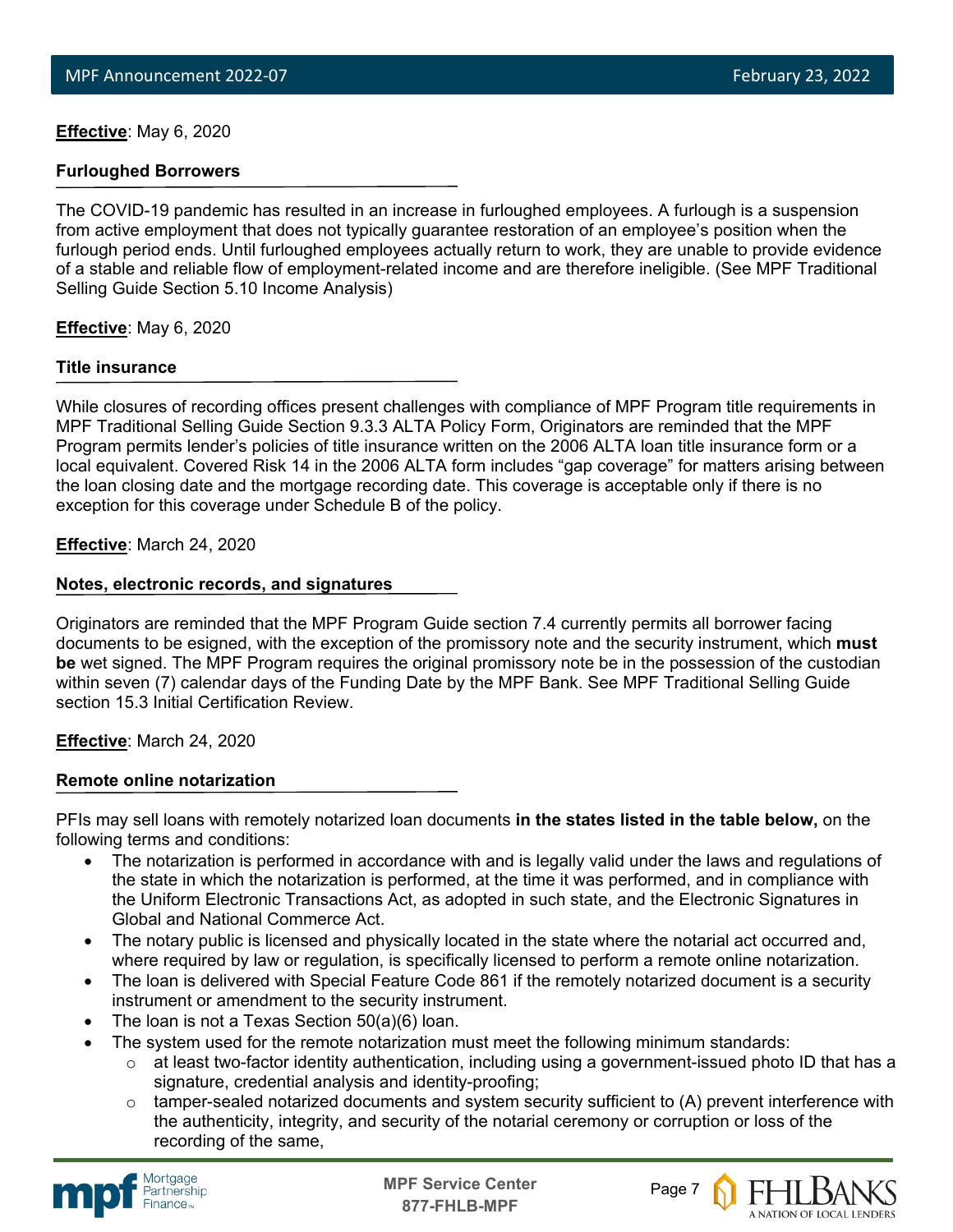and (B) protect the communication technology, electronic record and backup record from unauthorized use;

- $\circ$  the remote online notary must keep a secure electronic journal of the notarial act including evidence of identity of the principal (a video and audio conference can be the basis for satisfactory evidence of identification) and maintain a backup of the electronic record; and
- $\circ$  recording of the notarial ceremony with storage for the minimum period required by applicable laws or if no period is specified in the applicable law, for seven years.
- The PFI must maintain the recording of the notarial ceremony for the life of the loan.
- If the loan document is required to be recorded, then the county recorder in the state and county where the property is located must accept the remotely notarized document for recording.
- The PFI makes all selling representations and warranties per the Guides, including representations and warranties related to:
	- $\circ$  clear title and first lien enforceability;
	- o compliance with laws and responsible lending practices; and
	- $\circ$  requirements regarding title insurance. If the notarized document is a security instrument or an amendment to a security instrument, the remote notarization must comply with the following title requirements and the title insurance company may not take any exception for the remotely notarized loan:
		- an affirmative endorsement to the title insurance policy must be obtained regarding Exclusion 3(b) in the standard ALTA terms and conditions; or
		- the title insurer has not taken an exception for the remote for the remotely notarized loan:
			- an affirmative endorsement to the title insurance policy must be obtained regarding Exclusion 3(b) in the standard ALTA terms and conditions; or
			- the title insurer has not taken an exception for the remote notarization in the title insurance policy and all related communications with the title insurer are kept in the mortgage loan file.
- Originators may not require a borrower to use remote notarization and must have other notary options for borrowers available.

| <b>LIST OF STATES</b><br>PERMITTING REMOTE NOTARIZATION |               |                |  |  |
|---------------------------------------------------------|---------------|----------------|--|--|
| Alabama                                                 | Kansas        | North Dakota   |  |  |
| Alaska                                                  | Kentucky      | Ohio           |  |  |
| Arizona                                                 | Louisiana     | Oklahoma       |  |  |
| Arkansas                                                | Maryland      | Oregon         |  |  |
| Colorado                                                | Massachusetts | Pennsylvania   |  |  |
| Connecticut                                             | Michigan      | South Carolina |  |  |
| Delaware                                                | Minnesota     | South Dakota   |  |  |
| District of<br>Columbia                                 | Missouri      | Tennessee      |  |  |
|                                                         | Montana       | Texas          |  |  |



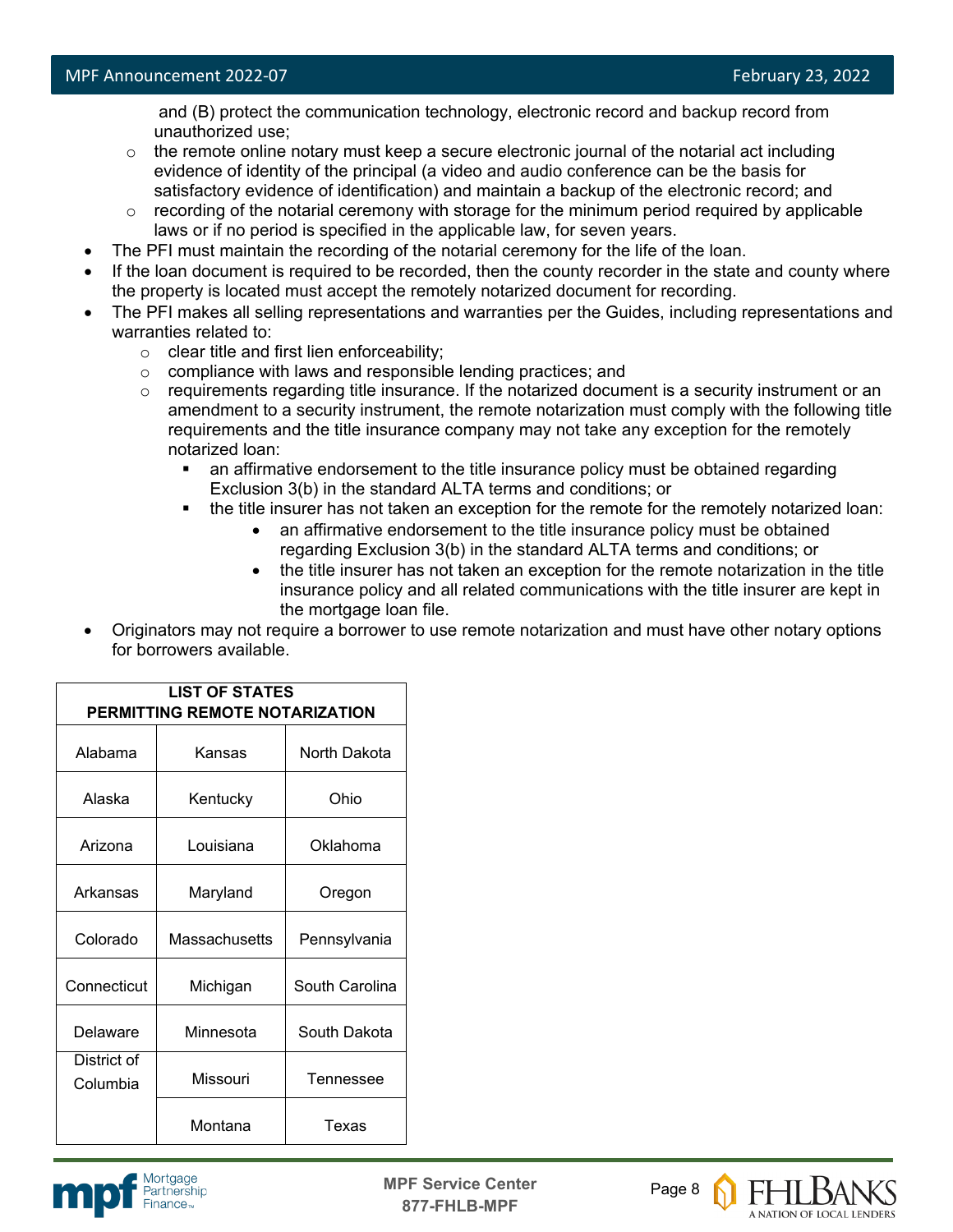## MPF Announcement 2022-07 **February 23, 2022**

| Florida         | Nebraska       | Utah       |
|-----------------|----------------|------------|
| Georgia         | Nevada         | Vermont    |
| Hawaii          | New Hampshire  | Virginia   |
| Idaho           | New Jersey     | Washington |
| <b>Illinois</b> | New Mexico     | Wisconsin  |
| Indiana         | New York       | Wyoming    |
| lowa            | North Carolina |            |

If, after the publishing of this Announcement, a state not included in the above table expressly adopts a law that expressly permits the use of remote notarization or expressly accepts, (either through state law or through the application of an express federal law) remote notarizations performed out-of-state in accordance with the laws of the state in which the notarial act is performed, remotely notarized loan documents meeting the requirements above will be permitted.

**Effective**: April 6, 2020 (updated as of May 4, 2020, and remain in effect until further notice.)

## **Automated Underwriting Systems (AUS)**

Pursuant to the MPF Traditional Selling Guide Section 4.2.1, MPF Traditional (Conventional) Mortgage Loans may be underwritten with either AUS (Fannie Mae's Desktop Underwriter® (DU®) or Freddie Mac's Loan Product Advisor®) and must follow the overall program requirements, underwriting requirements, and eligibility requirements of the applicable GSE for that Mortgage Loan. The MPF Guides provide certain MPF Program Requirements that supersede Fannie Mae/DU and Freddie Mac/Loan Product Advisor requirements, including the requirement that a there be a full Interior/Exterior Appraisal, or a DU eligible Appraisal Waiver if the MPF Program and any specific MPF Bank requirements for appraisal waivers are met.

The COVID-19 related appraisal accommodations provided for this Announcement supersedes the current full Interior/Exterior Appraisal requirement.

### **Effective**: April 6, 2020

### **Business continuity**

PFIs are reminded, that they must have a business continuity/disaster recovery program in place to support its ongoing ability to conduct business operations, among other things, in the event of an interruption to business operations and processes.

**Effective**: March 24, 2020

### **Seasoned Loans**

As a reminder, closed mortgage loans where documentation at closing may not meet current MPF Program requirements, may still be eligible for sale into the MPF program as a seasoned loan pursuant to MPF Traditional Selling Guide Section 14.1 - Conventional Mortgage Loan Seasoning Requirements,